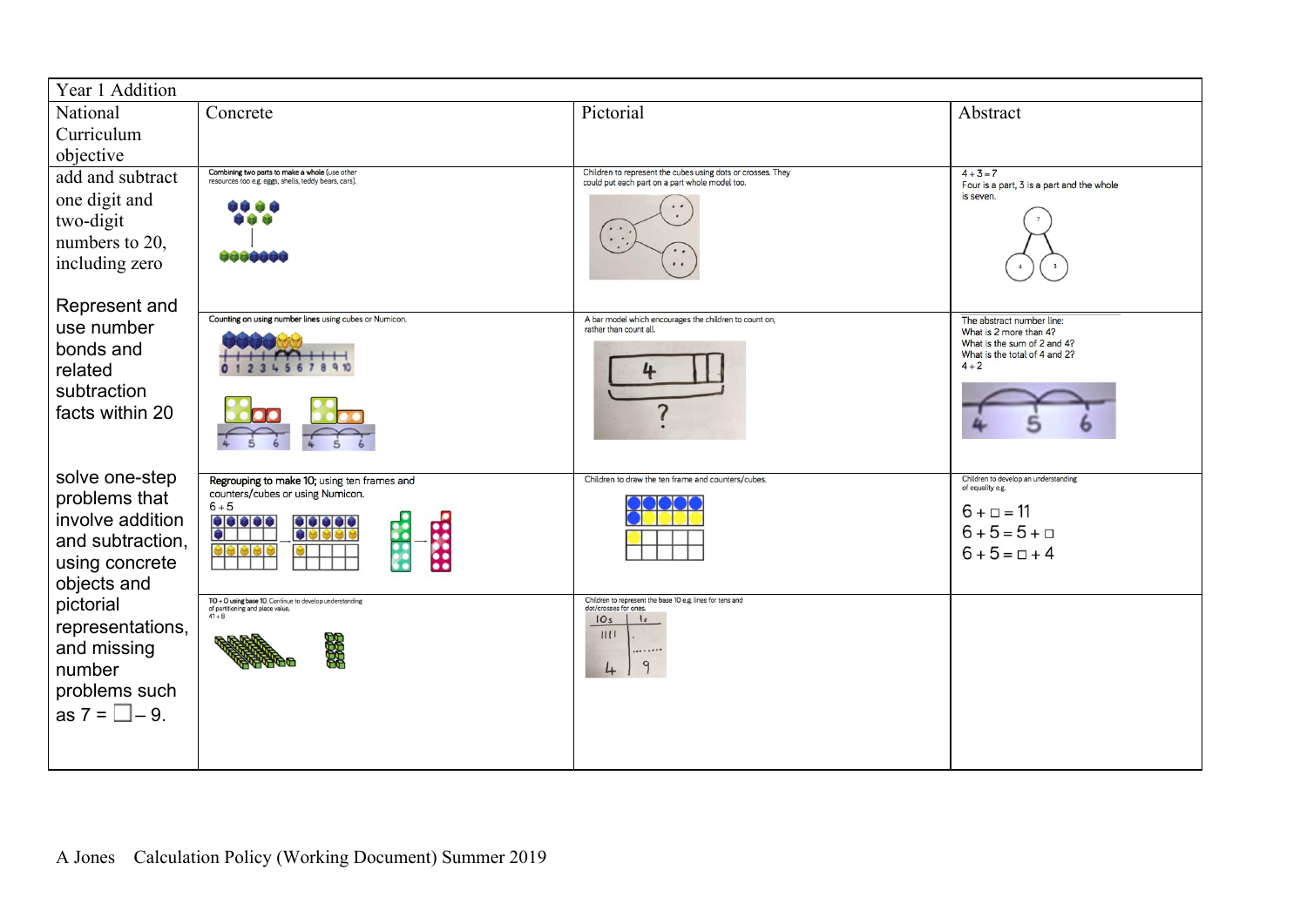|             |              | $\sqrt{2}$ |
|-------------|--------------|------------|
| $3 + 4 = 7$ | $7 + 3 = 10$ |            |

| Year 2 Addition (+ refer to previous year group expectations)                                                                                                                |                                                                |                                                                  |                                                              |  |
|------------------------------------------------------------------------------------------------------------------------------------------------------------------------------|----------------------------------------------------------------|------------------------------------------------------------------|--------------------------------------------------------------|--|
| National                                                                                                                                                                     | Concrete                                                       | Pictorial                                                        | Abstract                                                     |  |
| Curriculum                                                                                                                                                                   |                                                                |                                                                  |                                                              |  |
| objective                                                                                                                                                                    |                                                                |                                                                  |                                                              |  |
| recall and use<br>addition and<br>subtraction<br>facts to 20<br>fluently, and<br>derive and<br>use related<br>facts up to<br>100                                             | Children ex-<br>plore ways of<br>making num-<br>bers within 20 | 20<br>$= 20$<br>$20 -$<br>$=$<br>L.<br>$= 20$<br>$20  =$<br>$+1$ | $16 - 1 =$<br>$+1 = 16$<br>$= 16$<br>$16 -$<br>$1+$<br>$= 1$ |  |
| add and<br>subtract<br>numbers<br>using<br>concrete<br>objects,<br>pictorial<br>representatio<br>ns, and<br>mentally,<br>including: $\triangle$<br>a two-digit<br>number and |                                                                |                                                                  |                                                              |  |

A Jones Calculation Policy (Working Document) Summer 2019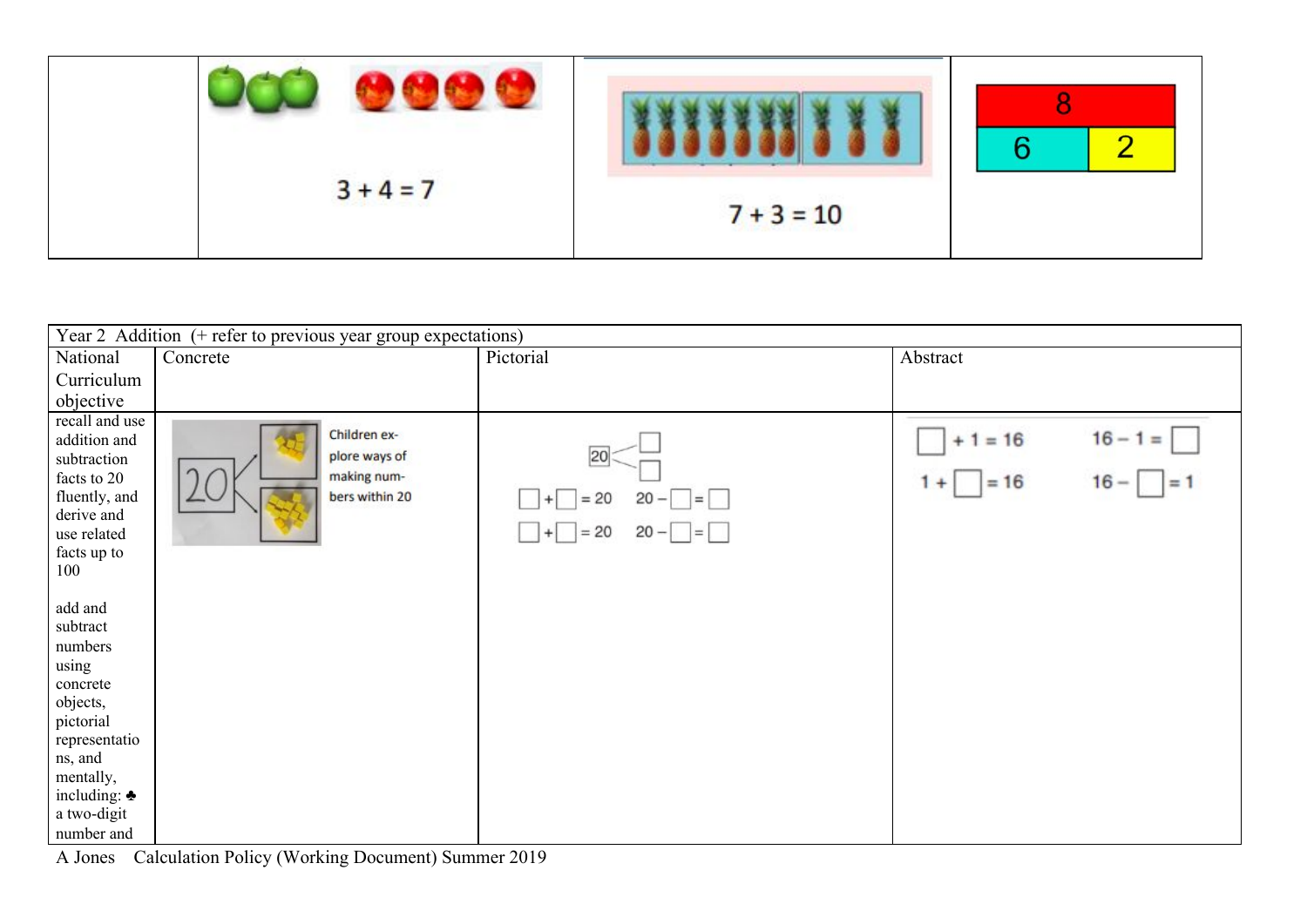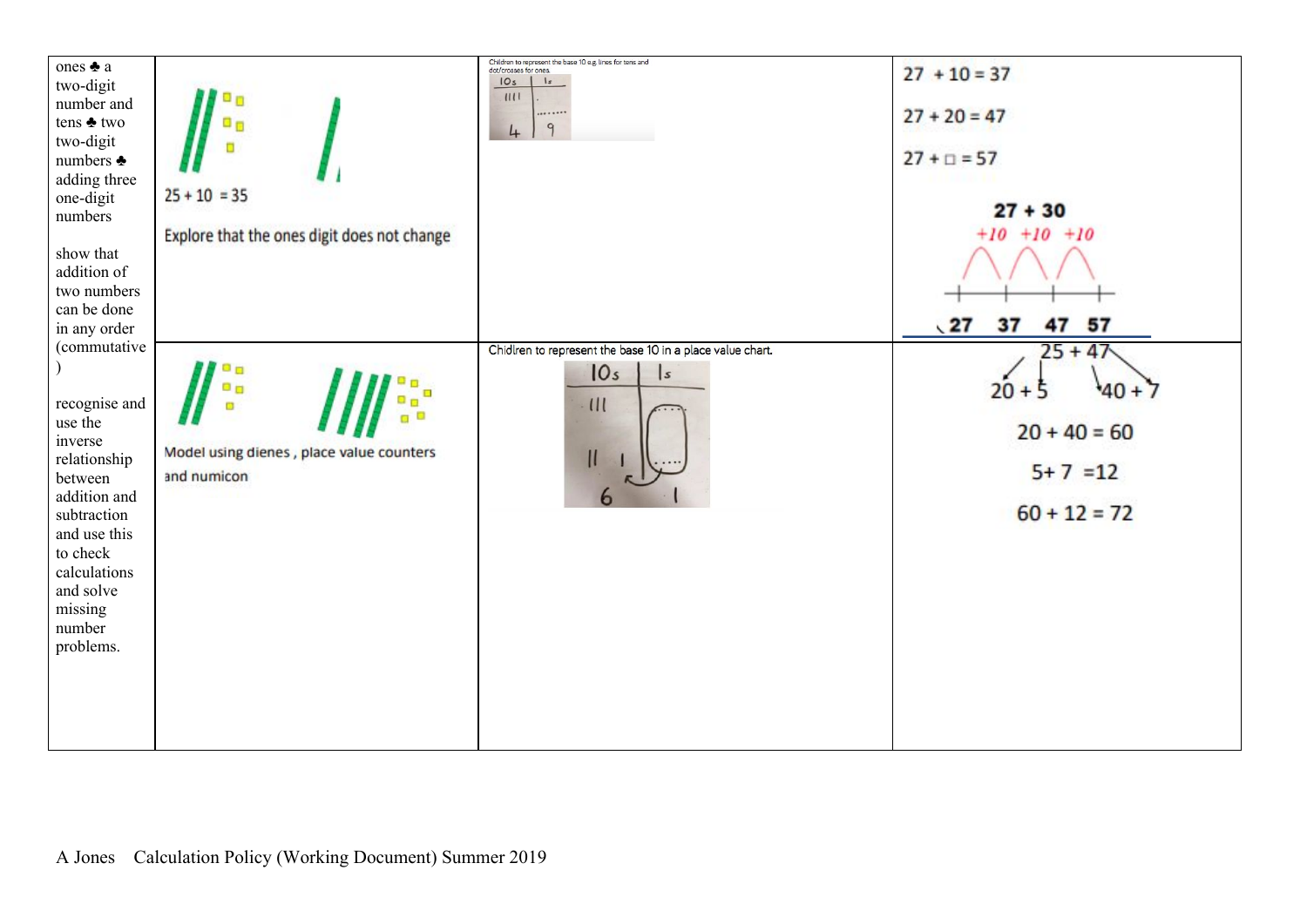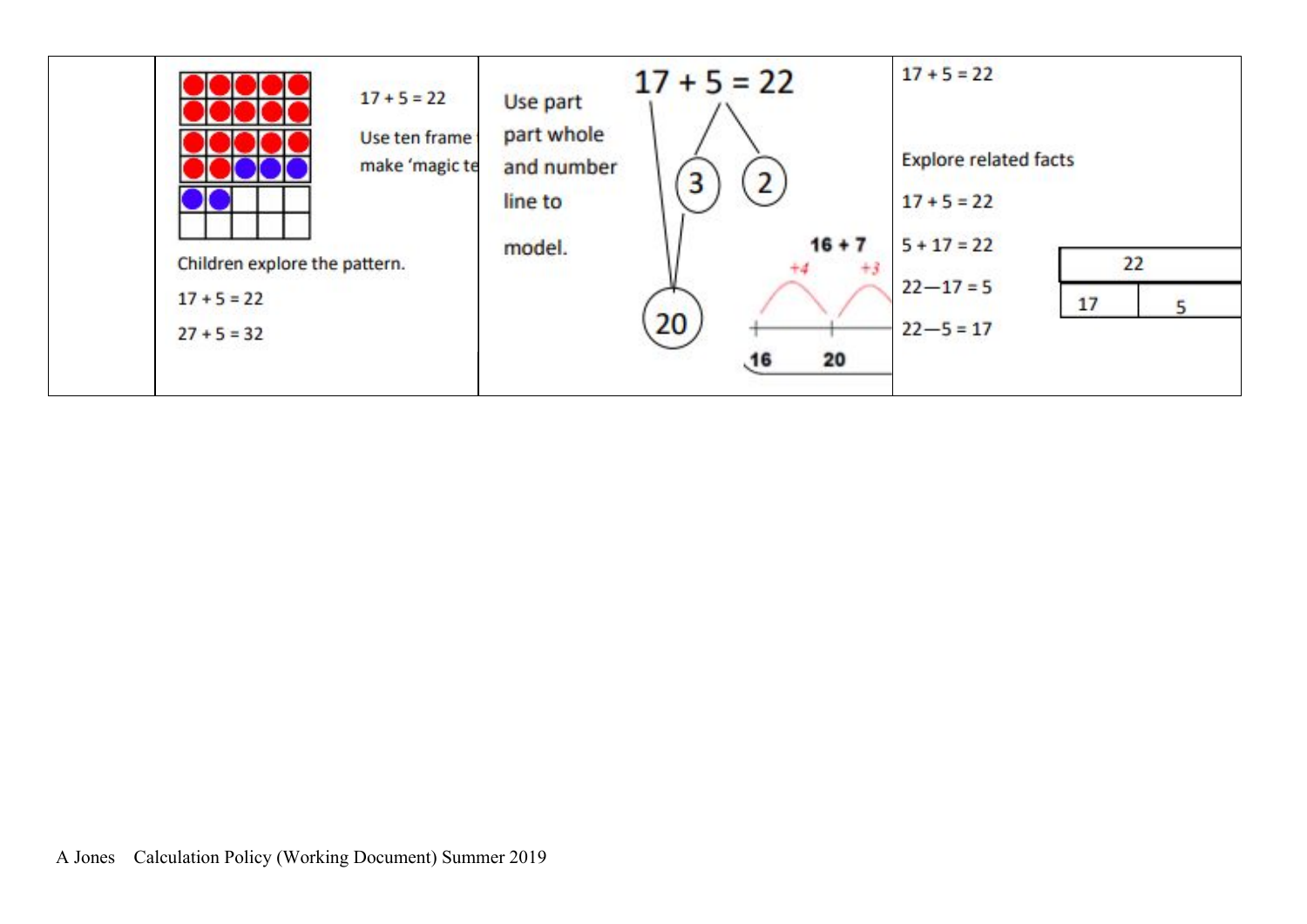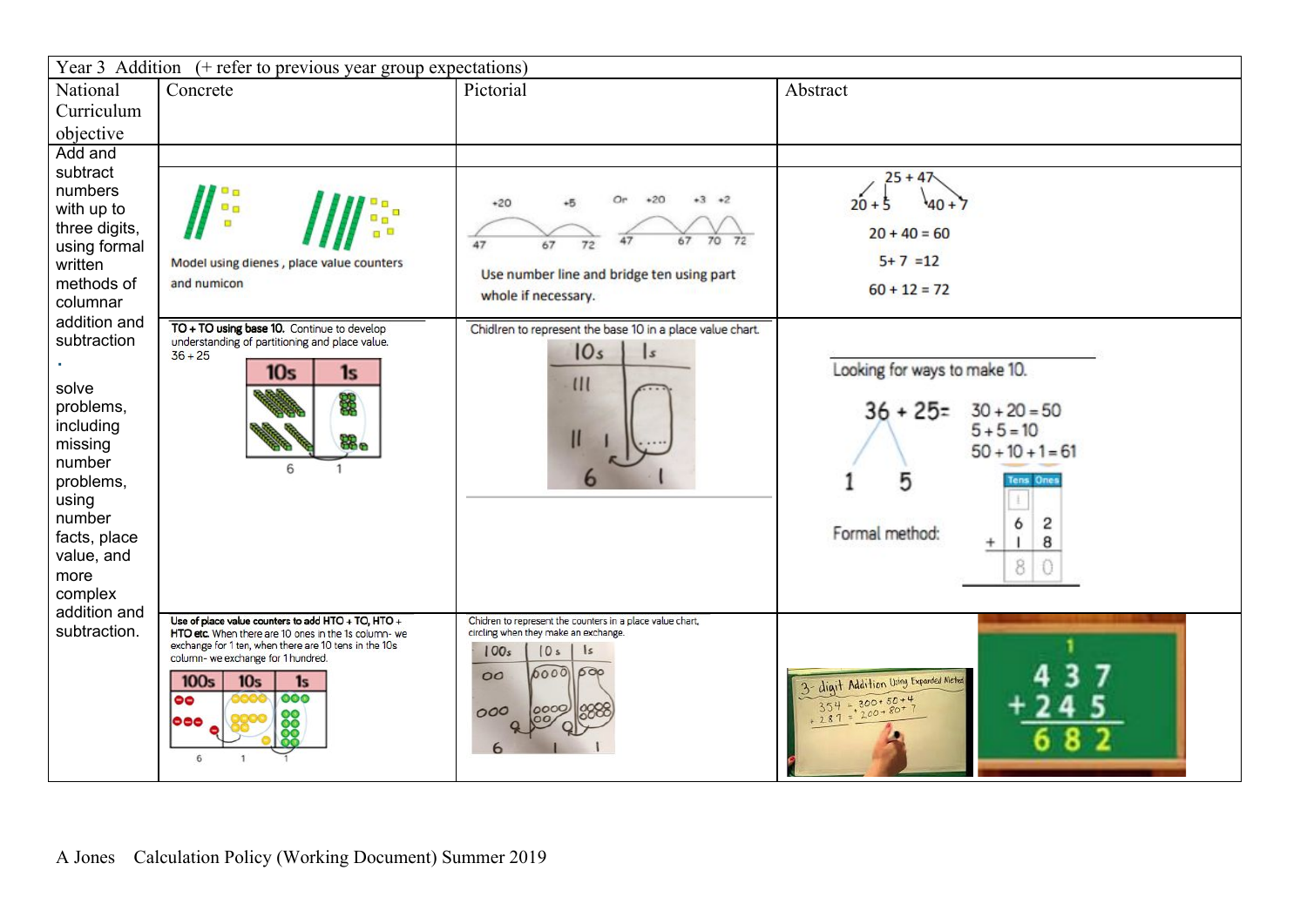

A Jones Calculation Policy (Working Document) Summer 2019